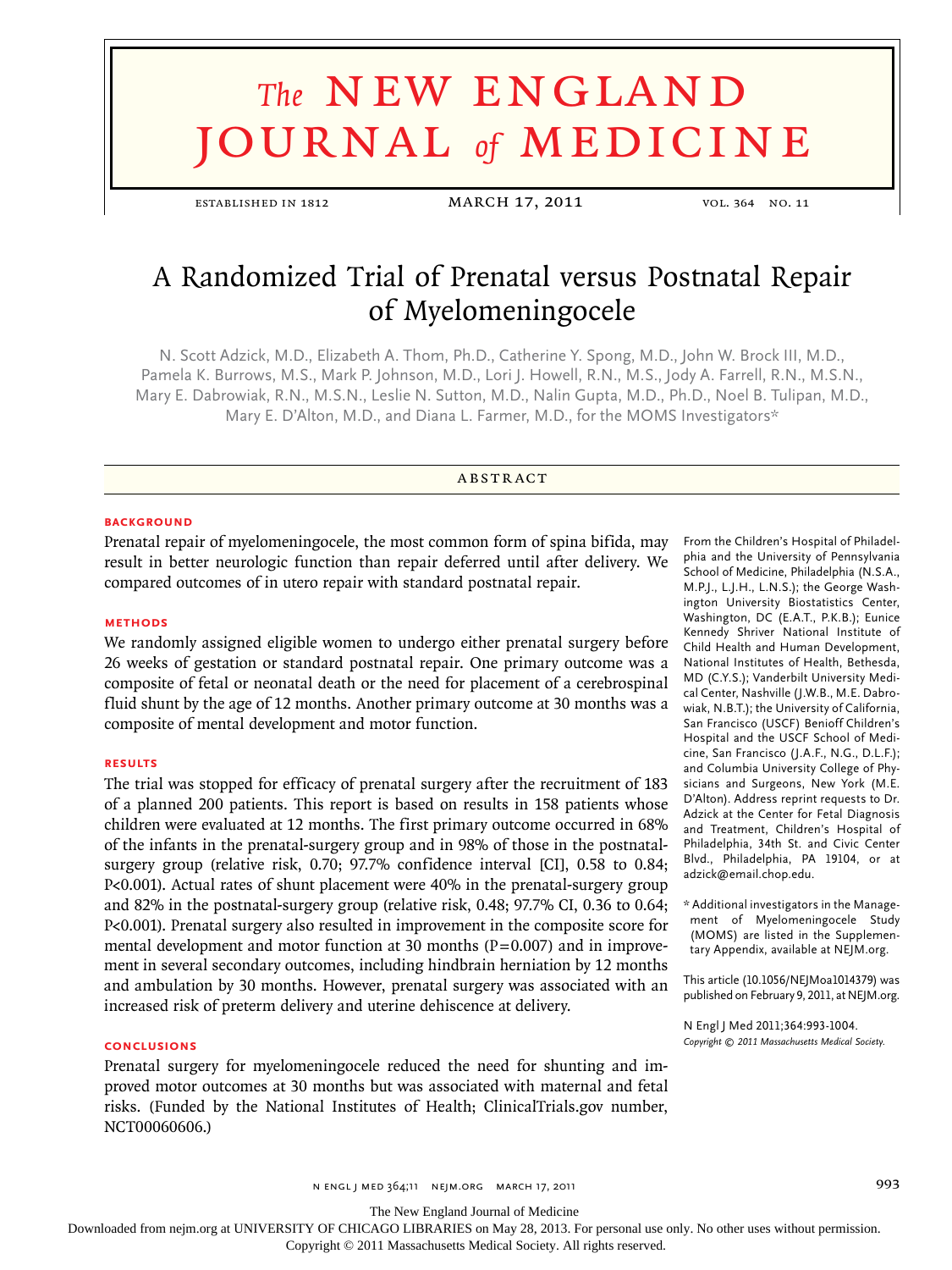**EXECUTE MOST COMMON OF** congenital anomalies of the central ner-<br>vous system that are compatible with life.<br>The most frequent form is myelomeningocele, pina bifida is the most common of congenital anomalies of the central nervous system that are compatible with life. characterized by the extrusion of the spinal cord into a sac filled with cerebrospinal fluid, resulting in lifelong disability. Despite folic acid fortification, the incidence of myelomeningocele has stabilized at 3.4 per 10,000 live births in the United States.<sup>1</sup> Liveborn infants with myelomeningocele have a death rate of approximately 10%.2-4 Long-term survivors have major disabilities, including paralysis and bowel and bladder dysfunction. Damage to the spinal cord and peripheral nerves usually is evident at birth and is irreversible despite early postnatal surgical repair. The severity of the neurologic disability in the lower limbs is correlated with the level of the injury to the spinal cord.<sup>5</sup>

Nearly all infants who are born with myelomeningocele have the Arnold–Chiari II malformation, which includes a constellation of anomalies that include hindbrain herniation (downward displacement of the medulla, fourth ventricle, and cerebellum into the spinal canal), brain-stem abnormalities, low-lying venous sinuses, and a small posterior fossa. This malformation is also associated with hydrocephalus and developmental brain abnormalities. Hydrocephalus is treated by diverting cerebrospinal fluid to the peritoneal cavity by the surgical placement of a shunt, which then requires lifelong monitoring. Surgical revisions are common to address shunt failure or infection.6 The Arnold–Chiari II malformation has well-documented effects on motor, cranial-nerve, and cognitive functions, which are compounded by the adverse effects of hydrocephalus and shunting.<sup>5</sup>

Sequential ultrasonographic images that are obtained from fetuses with myelomeningocele suggest that insults to both the central and peripheral nervous systems may be progressive. Movement in the lower limbs may be lost, and hindbrain herniation and hydrocephalus may worsen during fetal gestation.7,8 In studies in animals, prenatal coverage of a spina bifida–like lesion preserved neurologic function and improved hindbrain herniation.<sup>9-13</sup> These data suggest a "two-hit" hypothesis in which the final neurologic deficit results from a combination of failure of neural-tube formation and spinal cord injury resulting from prolonged exposure of neural elements to the intrauterine environment.

Human prenatal myelomeningocele repair by hysterotomy was first performed in 1997, and by 2003, more than 200 fetuses had undergone the procedure. Early data suggested a dramatic improvement in hindbrain herniation in comparison with historic controls but also showed an increased maternal risk, including preterm labor and uterine dehiscence, and a substantially increased risk of fetal or neonatal death and preterm birth.14,15 We performed the Management of Myelomeningocele Study (MOMS) to compare the safety and efficacy of prenatal repair of myelomeningocele with that of standard postnatal repair.

#### METHODS

### **Recruitment and Study Population**

We conducted the trial at three maternal–fetal surgery centers — the Children's Hospital of Philadelphia, Vanderbilt University, and the University of California, San Francisco — together with an independent data-coordinating center at George Washington University and with the Eunice Kennedy Shriver National Institute of Child Health and Human Development. All other fetalintervention centers in the United States agreed not to perform prenatal surgery for myelomeningocele while the trial was ongoing. The trial was approved by the institutional review board at each center. The study protocol, including the statistical analysis plan and full inclusion and exclusion criteria, is available with the full text of this article at NEJM.org.

Inclusion criteria were a singleton pregnancy, myelomeningocele with the upper boundary located between T1 and S1, evidence of hindbrain herniation, a gestational age of 19.0 to 25.9 weeks at randomization, a normal karyotype, U.S. residency, and maternal age of at least 18 years. Major exclusion criteria were a fetal anomaly unrelated to myelomeningocele, severe kyphosis, risk of preterm birth (including short cervix and previous preterm birth), placental abruption, a body-mass index (the weight in kilograms divided by the square of the height in meters) of 35 or more, and contraindication to surgery, including previous hysterotomy in the active uterine segment.

#### **Study Procedures**

Women who were interested in the trial contacted the coordinating center, and if eligible, they were referred to one of the three clinical centers

994 n engl j med 364;11 nejm.org march 17, 2011

Downloaded from nejm.org at UNIVERSITY OF CHICAGO LIBRARIES on May 28, 2013. For personal use only. No other uses without permission.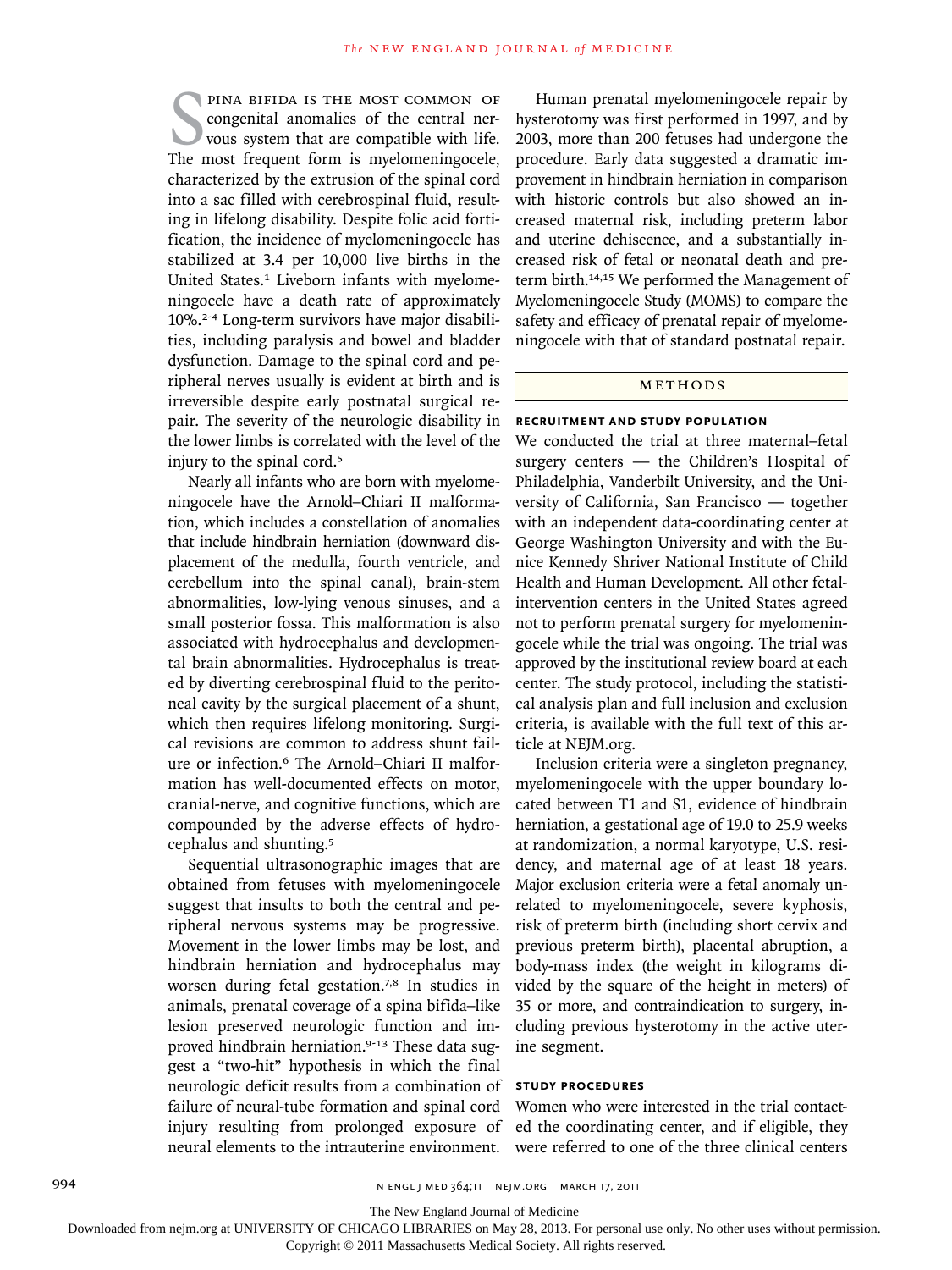for evaluation and randomization after they provided written informed consent. Randomization to undergo either prenatal or postnatal surgery in a 1:1 ratio was accomplished on a secure Web site maintained by the coordinating center, with randomization sequences stratified according to center with the use of the simple urn method.<sup>16</sup> For patients who were assigned to the prenatalsurgery group, myelomeningocele repair by studyapproved surgeons was performed with the use of standardized operative techniques and perioperative management (Fig. 1; details are provided in the Supplementary Appendix, available at NEJM.org). Women in the prenatal-surgery group stayed nearby with a support person until cesarean delivery at 37 weeks of gestation (if still undelivered), whereas women in the postnatal-surgery group went home and returned to the center at 37 weeks for cesarean delivery and postnatal repair by the same surgical team.

All children were evaluated at 12 and 30 months of age on the basis of physical and neurologic examinations and developmental testing. The 12-month examination included radiography of the spine to determine the anatomical level of the lesion and magnetic resonance imaging of the head and spine. Trained independent pediatricians and psychologists who were unaware of study-group assignments and who reported directly to the coordinating center conducted the testing. Patients who were unable or unwilling to return to the center received a home visit by the follow-up team.

#### **Primary Outcomes**

Two primary outcomes were prespecified. The first outcome, at 12 months, was a composite of fetal or neonatal death or the need for a cerebrospinal fluid shunt (either placement of the shunt or meeting objective criteria for its placement) (for details, see the Supplementary Appendix). Because this trial was unmasked and criteria for shunt placement vary widely, an independent committee of neurosurgeons, who were unaware of study-group assignments, reviewed the clinical and radiologic data for each child to determine whether criteria for shunt placement were met.

The second primary outcome, at 30 months, was a composite score of the Mental Development Index of the Bayley Scales of Infant Development II and the child's motor function, with

group of radiologists on the basis of the 12-month radiograph. An independent pediatrician determined the functional level of the lesion by assessing motorsensory and distal somatosensory function, a determination that was confirmed by videotape review by an independent expert. The difference between the functional level and anatomical level in vertebral segments was calculated. The Bayley scores were ranked across all infants, with fetal, neonatal, or infant deaths being assigned the lowest rank. The same procedure was separately conducted for the calculated difference between functional and anatomical level. The composite score for each infant consisted of the sum of the two ranks.<sup>17</sup>

#### **Secondary Outcomes**

Maternal, fetal, and neonatal secondary outcomes included surgical and pregnancy complications and neonatal morbidity and mortality. Infant secondary outcomes were radiographic appearance of components of the Chiari II malformation, as evaluated by independent radiologists; the time to the first shunt placement (or meeting the criteria for such placement); locomotion; the Psychomotor Development Index of the Bayley Scales; scores on the Peabody Developmental Motor Scales; the degree of functional impairment on the basis of physical examination; and the degree of disability, as measured by the WeeFIM (Functional Independence Measure for Children) instrument.

#### **Statistical Analysis**

adjustment for lesion level. The anatomical level of ables using the Wilcoxon test and categorical the lesion was determined by an independent variables using the chi-square test, Fisher's exact We determined that the enrollment of 100 patients per study group would provide a power of more than 90% (with a two-sided type I error of 5%) to detect a 28% reduction in the first primary outcome, assuming an 80% shunt rate in the postnatal-surgery group among children who survived to 12 months of age, $18$  a 5% rate of death before shunt placement, and a 5% loss to follow-up. The reduction was calculated on the assumption of a 5% death rate and a 30% reduction in shunt placement (or meeting shunt criteria) among survivors in the prenatal-surgery group. This sample size was also sufficient to detect a difference of 0.5 SD of the composite score, with a power of more than 90%. Analyses were performed according to the intention-totreat principle. We compared continuous vari-

The New England Journal of Medicine

Downloaded from nejm.org at UNIVERSITY OF CHICAGO LIBRARIES on May 28, 2013. For personal use only. No other uses without permission.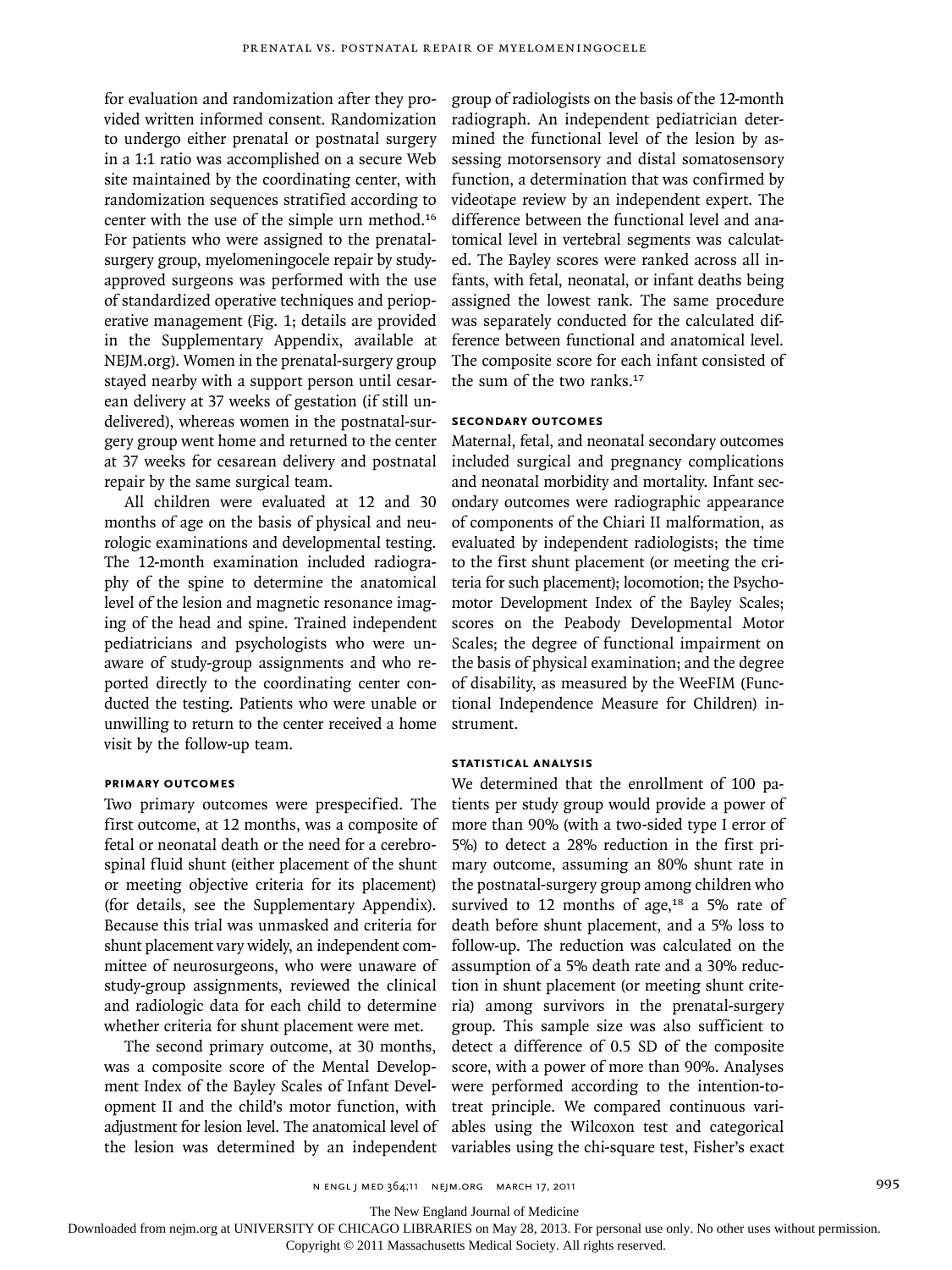

test, or the Cochran–Armitage test for trend. We and safety monitoring committee monitored the analyzed the time to shunt placement (or meet- trial. A group sequential method was used to ing shunt criteria) using Kaplan–Meier survival characterize the rate at which the type I error was curves and log-rank tests. An independent data spent; the chosen spending function was the Lan– Artist Knoper

996 n engl j med 364;11 nejm.org march 17, 2011

The New England Journal of Medicine

Downloaded from nejm.org at UNIVERSITY OF CHICAGO LIBRARIES on May 28, 2013. For personal use only. No other uses without permission.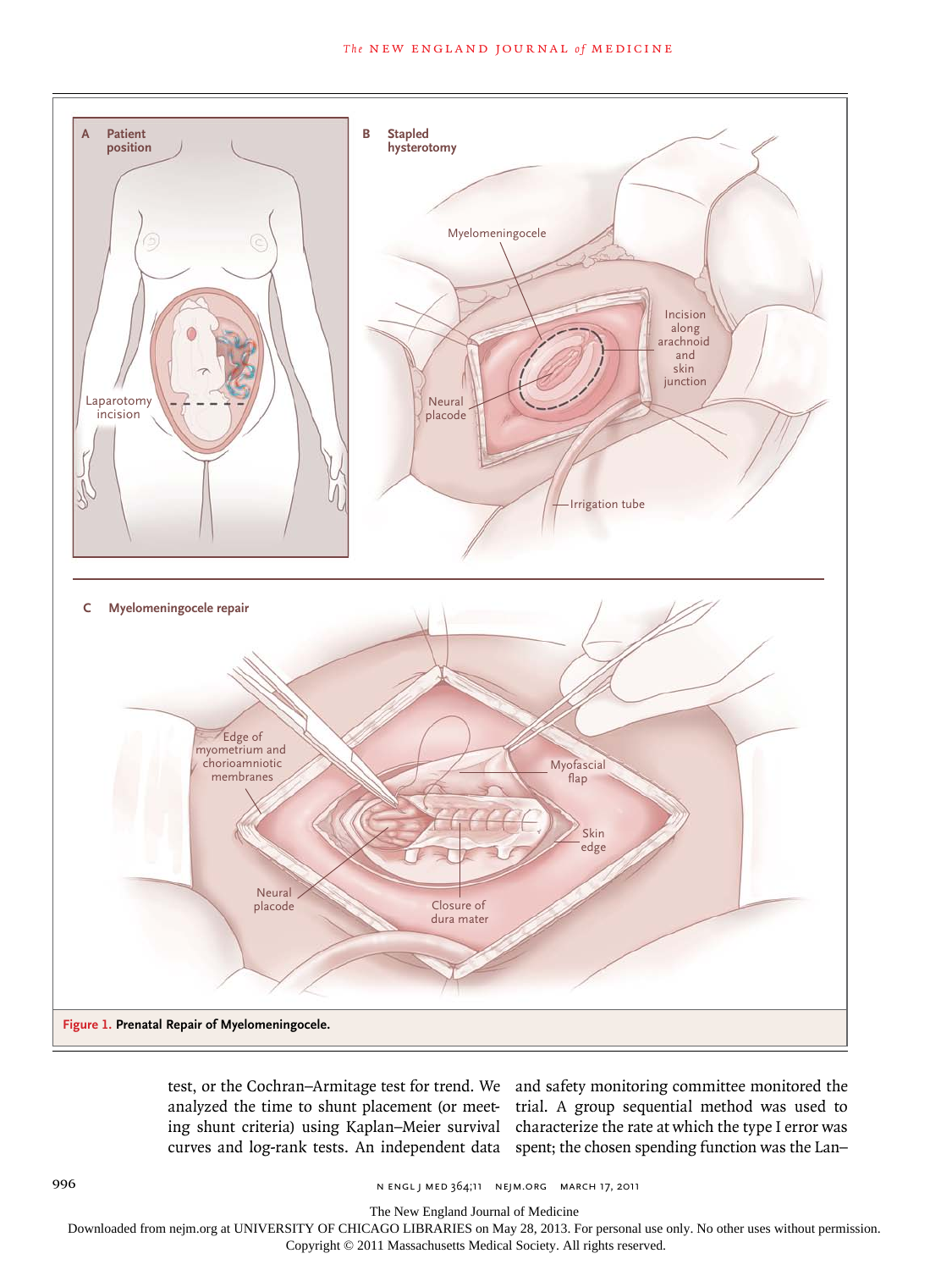boundary.<sup>19</sup>

Four interim analyses were performed for each primary end point; at the fourth analysis, the critical values for the stopping boundary corresponded to a P value of 0.0233 for the 12-month outcome and 0.0123 for the 30-month outcome. For the first primary end point, we report the 97.7% confidence interval for the relative risk. For all secondary outcomes, a nominal P value of less than 0.05 was considered to indicate statistical significance, without adjustment for multiple comparisons. Relative risks and 95% confidence intervals are reported for dichotomous variables.

#### **RESULTS**

#### **Patients**

From February 2003 through December 2010, a total of 183 eligible women underwent randomization (Fig. 2). In the prenatal-surgery group, one woman chose postnatal surgery after randomization, and two women returned home for delivery. In the postnatal-surgery group, seven women chose not to return to the clinical center for delivery, and four were unable to return because of preterm labor or other complications.

The data and safety monitoring committee met on December 7, 2010, and recommended termination of the trial on the basis of efficacy of prenatal surgery. Of the 183 women who underwent randomization, this report is based on the findings in 158 women who underwent randomization before July 1, 2009 (i.e., the outcome cohort reviewed by the committee). For outcomes up to 30 months, the report is based on the findings in 134 women who underwent randomization before December 1, 2007.

Baseline characteristics were similar between groups, except that there were fewer female fetuses and the lesion level was more severe in the prenatal-surgery group  $(P=0.02$  for both comparisons) (Table 1).

#### **Pregnancy and Neonatal Complications**

There were no maternal deaths. Pregnancy complications were more common among women in the prenatal-surgery group (Table 2). Maternal morbidity and pregnancy complications that were related to prenatal surgery included oligohydramnios, chorioamniotic separation, placental abruption, and spontaneous membrane rupture. One

DeMets characterization of the O'Brien–Fleming third of women who underwent prenatal surgery had an area of dehiscence or a very thin prenatal uterine surgery scar at the time of delivery. Fetuses that were treated prenatally were born at an average gestational age of 34.1 weeks, and 13% were delivered before 30 weeks of gestation, whereas those in the postnatal-surgery group were born at an average of 37.3 weeks of gestation with none delivered before 30 weeks.

> The rates of adverse neonatal outcomes were generally similar between the two groups. However, one fifth of those in the prenatal-surgery group had evidence of the respiratory distress syndrome, which was probably caused by prematurity. There were no significant between-group differences in the rates of other complications of prematurity.

> Two perinatal deaths occurred in each group. In the prenatal-surgery group, an intrauterine fetal death was diagnosed at 26 weeks (a stillbirth), and a neonatal death due to prematurity was diagnosed at 23 weeks; both deaths occurred on the fifth postoperative day. In the postnatalsurgery group, two neonates died, both with severe symptoms of the Chiari II malformation; both had received shunts.

#### **First Primary Outcome**

The first primary outcome, fetal or neonatal death or the need for a cerebrospinal fluid shunt by the age of 12 months, occurred in 68% of infants in the prenatal-surgery group and in 98% in the postnatal-surgery group (relative risk, 0.70; 97.7% confidence interval [CI], 0.58 to 0.84; P<0.001) (Table 3). Rates of actual shunt placement were 40% in the prenatal-surgery group and 82% in the postnatal-surgery group (P<0.001). (Additional details about the primary outcome are provided in the figure in the Supplementary Appendix.) At 12 months of age, the proportion of infants who had no evidence of hindbrain herniation was higher in the prenatal-surgery group (36%) than in the postnatal-surgery group (4%). Similarly, at 12 months, the prenatal-surgery group had a lower rate of moderate or severe hindbrain herniation (25%) than the postnatal-surgery group (67%), as well as lower rates of brain-stem kinking, abnormal fourth-ventricle location, and syringomyelia. There were no significant betweengroup differences in the rates of identification of epidermoid cysts. Infants in the prenatal-surgery group underwent more procedures for delayed spinal cord tethering.

n engl j med 364;11 nejm.org march 17, 2011 997

The New England Journal of Medicine

Downloaded from nejm.org at UNIVERSITY OF CHICAGO LIBRARIES on May 28, 2013. For personal use only. No other uses without permission.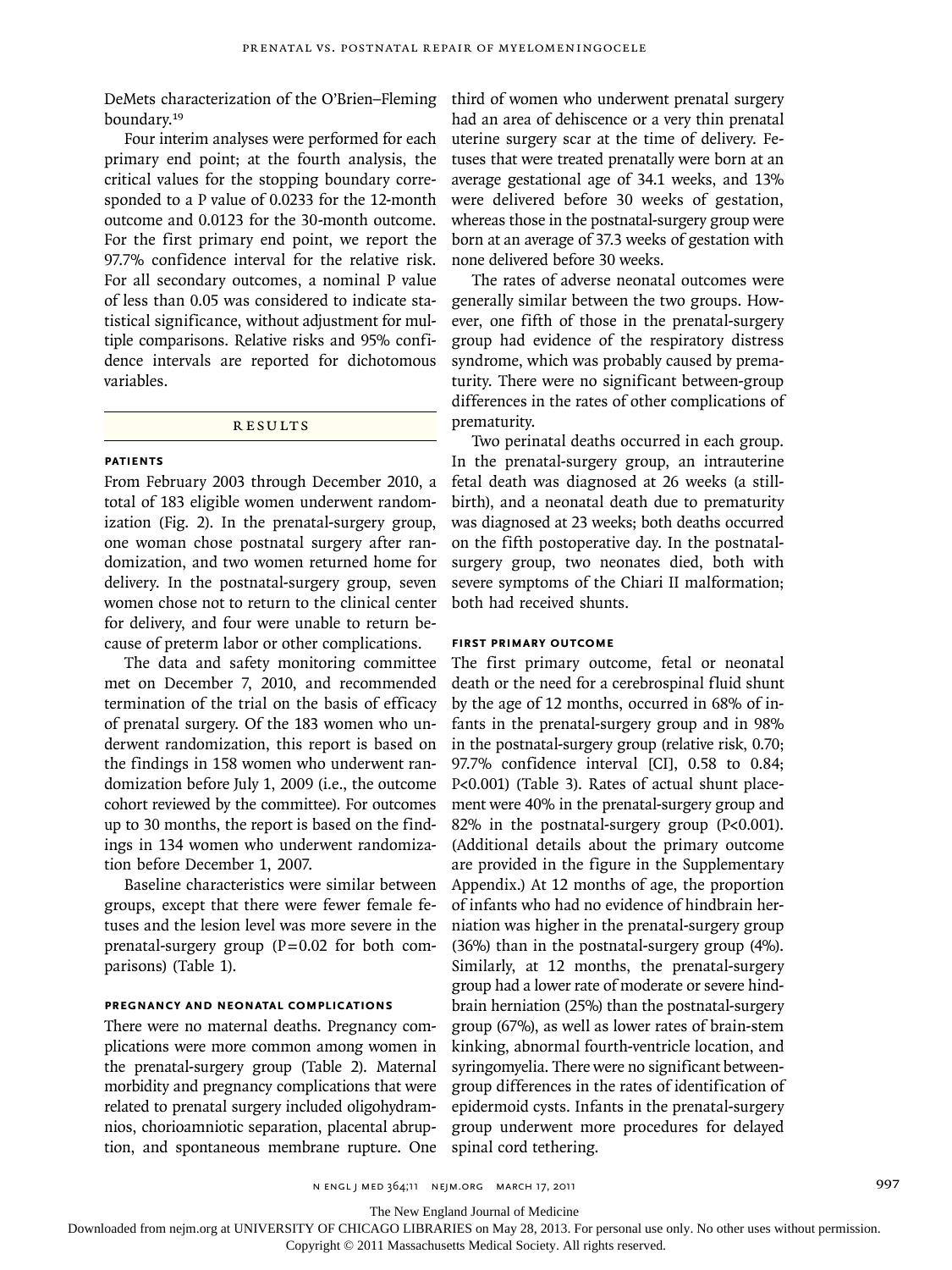#### The NEW ENGLAND JOURNAL of MEDICINE



#### **Second Primary Outcome**

The second primary outcome — a score derived from the Bayley Mental Development Index and the difference between the functional and the anatomical level of the lesion at 30 months — was significantly better in the prenatal-surgery group than in the postnatal-surgery group  $(P=0.007)$ . (Ranges of scores and implications of higher scores are provided in Table 4.) There were two deaths (one in each group) between 12 and 30

months of age; the death in the prenatal-surgery group was from coxsackie septicemia, and that in the postnatal-surgery group was from complications of chemotherapy for choroid plexus carcinoma.

#### **Secondary Outcomes**

In post hoc analyses, infants in the prenatal-surgery group were more likely to have a level of function that was two or more levels better than

998 n engl j med 364;11 nejm.org march 17, 2011

The New England Journal of Medicine

Downloaded from nejm.org at UNIVERSITY OF CHICAGO LIBRARIES on May 28, 2013. For personal use only. No other uses without permission.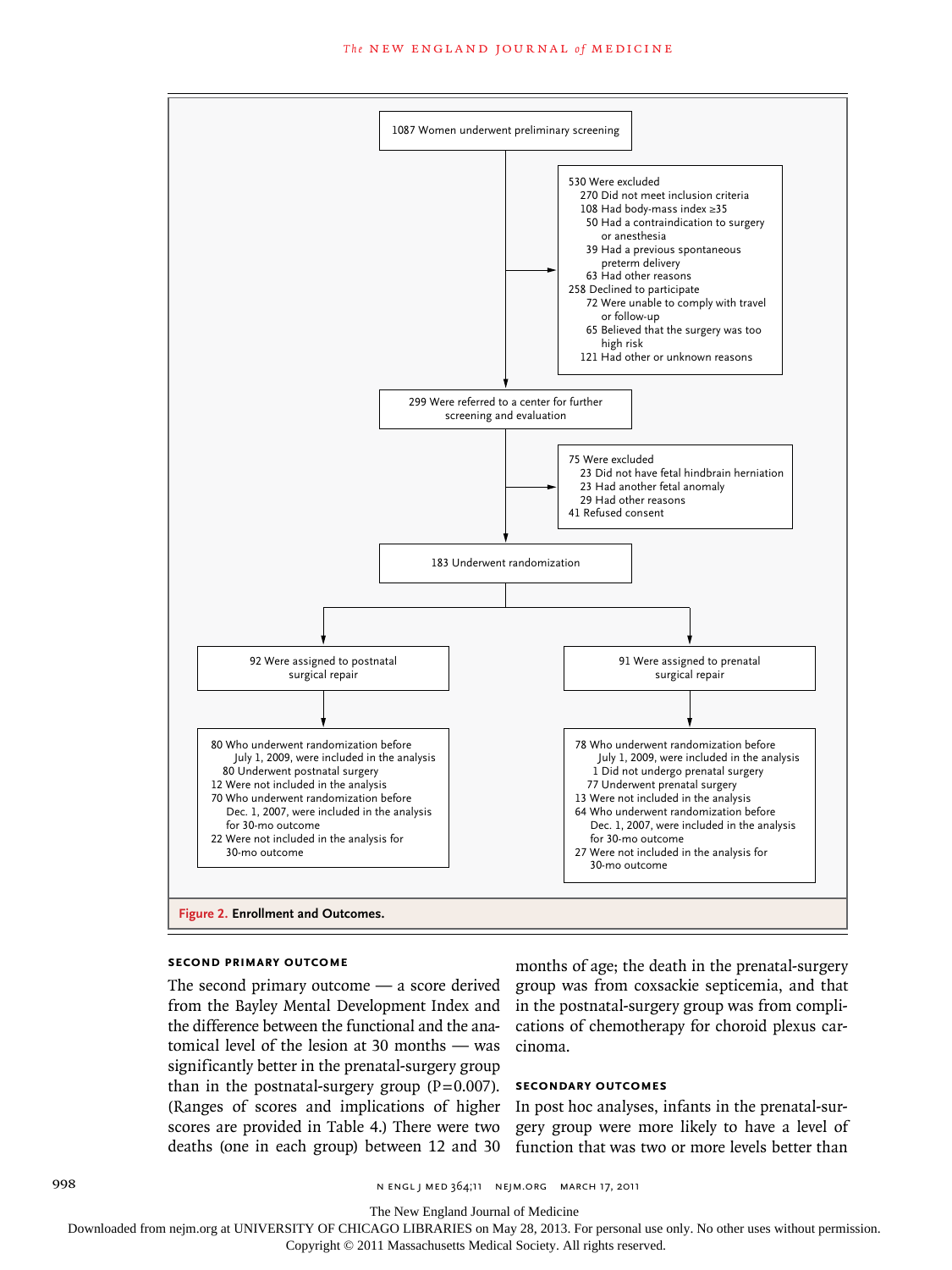| Table 1. Baseline Characteristics of the Study Population.*           |                                       |                                        |  |
|-----------------------------------------------------------------------|---------------------------------------|----------------------------------------|--|
| Characteristic                                                        | <b>Prenatal Surgery</b><br>$(N = 78)$ | <b>Postnatal Surgery</b><br>$(N = 80)$ |  |
| Fetal sex female - no. (%)                                            | 35(45)                                | 51(64)                                 |  |
| Gestational age at randomization - wk                                 | $23.6 + 1.4$                          | $23.9 + 1.3$                           |  |
| Maternal age at screening - yr                                        | $29.3 \pm 5.3$                        | $28.8 + 4.9$                           |  |
| Race or ethnic group - no. (%) +                                      |                                       |                                        |  |
| White                                                                 | 73 (94)                               | 74 (92)                                |  |
| Black                                                                 | 1(1)                                  | 1(1)                                   |  |
| Hispanic                                                              | 2(3)                                  | 4(5)                                   |  |
| Other                                                                 | 2(3)                                  | 1(1)                                   |  |
| Married or living with partner - no. (%)                              | 73 (94)                               | 74 (92)                                |  |
| Years of schooling - no.                                              | $14.8 + 1.7$                          | $15.0 + 1.6$                           |  |
| Body-mass index at trial entry:                                       | $26.2 \pm 3.7$                        | $25.9 + 3.9$                           |  |
| Current smoker - no. (%)                                              | 6(8)                                  | 4(5)                                   |  |
| Either parent with familial history of neural-tube defect $-$ no. (%) | 8(10)                                 | 14(18)                                 |  |
| Nullipara - no. (%)                                                   | 33 (42)                               | 36(45)                                 |  |
| Previous uterine surgery - no. (%)                                    | 11(14)                                | 8(10)                                  |  |
| Cervical length - mm                                                  | $38.9 + 7.3$                          | $39.7 + 5.7$                           |  |
| Anterior placenta - no. (%)                                           | 36(46)                                | 32 (40)                                |  |
| Lesion level on ultrasonography - no. (%)                             |                                       |                                        |  |
| Thoracic                                                              | 4(5)                                  | 3(4)                                   |  |
| $L1-L2$                                                               | 21(27)                                | 10(12)                                 |  |
| $L3-L4$                                                               | 30(38)                                | 45 (56)                                |  |
| $L5-S1$                                                               | 23 (29)                               | 22 (28)                                |  |
| Lesion level L3 or lower on ultrasonography — no. $(\%)$              | 53 (68)                               | 67 (84)                                |  |
| Club foot on ultrasonography - no. (%)                                | 20(26)                                | 15 (19)                                |  |

\* Plus–minus values are means ±SD. The only between-group comparisons that were significant were the female sex of the fetus and a lesion level of L3 or lower on ultrasonography (P=0.02 for both comparisons). Percentages may not total 100 because of rounding.

† Race or ethnic group was self-reported.

‡ The body-mass index is weight in kilograms divided by the square of height in meters.

expected according to the anatomical level (32% vs.  $12\%$ ,  $P=0.005$ ) and less likely to have a level of function that was two or more levels worse than the expected level  $(13\% \text{ vs. } 28\%, \text{ P}=0.03)$ than were infants in the postnatal-surgery group. Although the ability to walk is dependent on lesion level, children in the prenatal-surgery group were more likely than those in the postnatal-surgery group to be able to walk without orthotics or devices (42% vs. 21%,  $P=0.01$ ). On both the Bayley and Peabody motor scales, the prenatalsurgery group had better motor function than the postnatal-surgery group, even though those

anatomical levels of lesions. Parent-reported selfcare and mobility, as measured by the WeeFIM instrument, were significantly better in the prenatal-surgery group. There were no significant between-group differences in cognitive scores.

#### Discussion

in the prenatal-surgery group had more severe posite measure of mental and motor function, As compared with postnatal surgery, prenatal surgery for myelomeningocele that was performed before 26 weeks of gestation decreased the risk of death or need for shunting by the age of 12 months and also improved scores on a com-

The New England Journal of Medicine

Downloaded from nejm.org at UNIVERSITY OF CHICAGO LIBRARIES on May 28, 2013. For personal use only. No other uses without permission.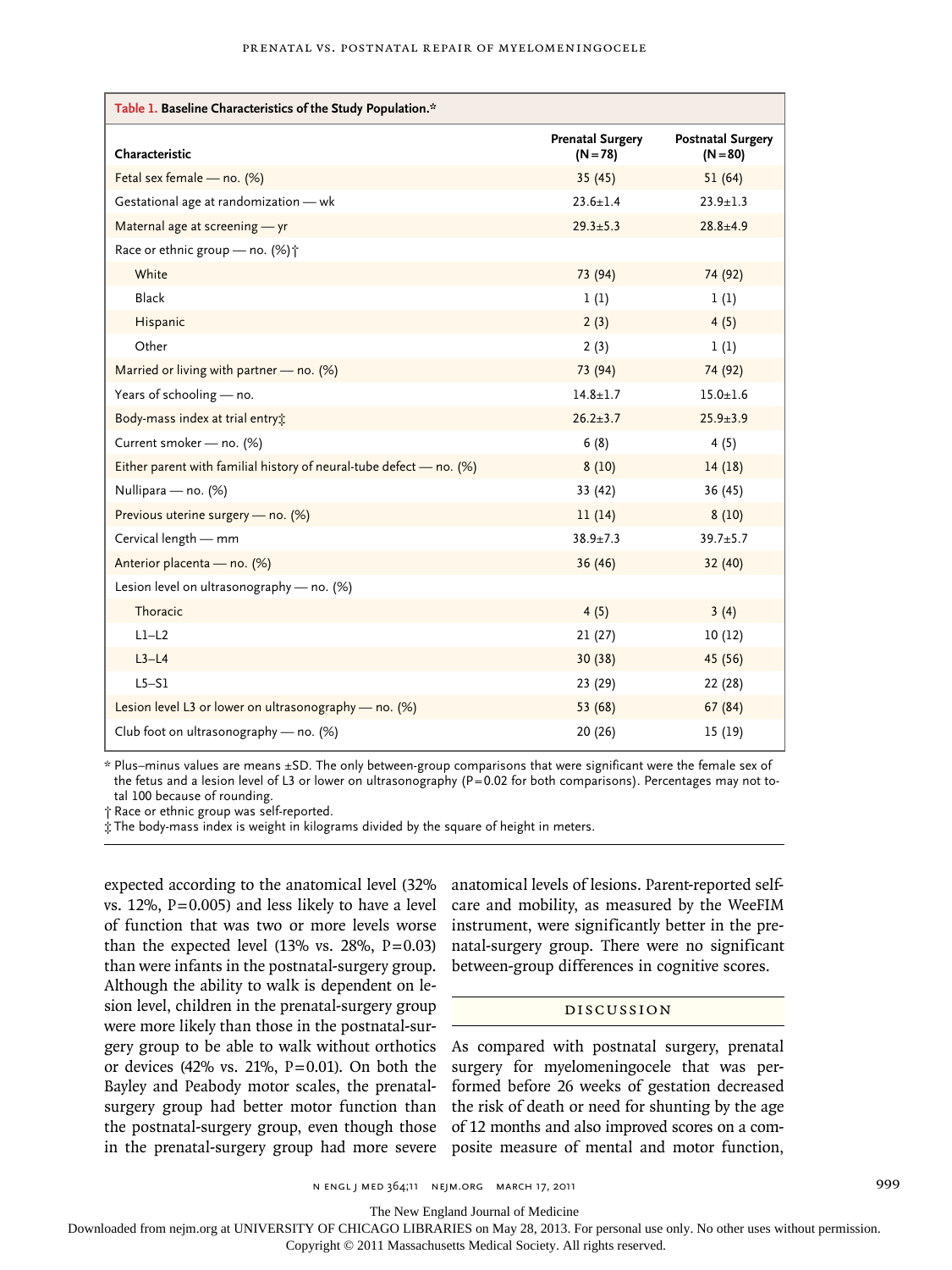with adjustment for lesion level, at 30 months of age. Prenatal surgery also improved several secondary outcomes, including the degree of hindbrain herniation associated with the Chiari II malformation, motor function (as measured by the difference between the neuromotor function level and anatomical lesion level), and the likelihood of being able to walk independently, as compared with postnatal surgery.

Despite having more severe lesions and a nearly 13% incidence of preterm delivery before 30 weeks, the prenatal-surgery group had significantly better outcomes than the postnatalsurgery group. The improvements were probably associated with the timing of the repair, which may have permitted more normal nervous-sys-

tem development prenatally. Reductions in rates of shunt placement (or need for shunting) in the prenatal-surgery group were probably due to the reduction in rates of hindbrain herniation and improved flow of cerebrospinal fluid. In the case of infants with low lumbar and sacral lesions, in whom less impairment in lower-limb function may be predicted, the normalization of hindbrain position and the minimization of the need for postnatal placement of a cerebrospinal fluid shunt may be the primary indication for surgery.

Potential benefits of prenatal surgery must be balanced against the risks of prematurity and maternal morbidity. Prenatal surgery was associated with higher rates of preterm birth, intraoperative complications, and uterine-scar defects

| Table 2. Maternal and Fetal or Neonatal Outcomes.*         |                                       |                                        |                                  |             |
|------------------------------------------------------------|---------------------------------------|----------------------------------------|----------------------------------|-------------|
| <b>Outcome</b>                                             | <b>Prenatal Surgery</b><br>$(N = 78)$ | <b>Postnatal Surgery</b><br>$(N = 80)$ | <b>Relative Risk</b><br>(95% CI) | P Value     |
| Maternal outcome                                           |                                       |                                        |                                  |             |
| Chorioamniotic membrane separation - no. (%)               | 20(26)                                | 0                                      | <b>NA</b>                        | < 0.001     |
| Pulmonary edema - no. (%)                                  | 5(6)                                  | $\Omega$                               | <b>NA</b>                        | 0.03        |
| Modified biophysical profile $<8$ - no. (%) $\uparrow$     | 13(17)                                | 6(8)                                   | $2.22(0.89 - 5.55)$              | 0.08        |
| Oligohydramnios - no. (%)                                  | 16(21)                                | 3(4)                                   | $5.47(1.66 - 18.04)$             | 0.001       |
| Placental abruption - no. (%)                              | 5(6)                                  | $\Omega$                               | <b>NA</b>                        | 0.03        |
| Gestational diabetes - no. (%)                             | 4(5)                                  | 5(6)                                   | $0.82(0.23 - 2.94)$              | 1.00        |
| Chorioamnionitis - no. (%)                                 | 2(3)                                  | 0                                      | <b>NA</b>                        | 0.24        |
| Preeclampsia or gestational hypertension - no. (%)         | 3(4)                                  | $\mathbf{0}$                           | <b>NA</b>                        | 0.12        |
| Spontaneous membrane rupture - no. (%)                     | 36 (46)                               | 6(8)                                   | $6.15(2.75-13.78)$               | < 0.001     |
| Spontaneous labor - no. (%)                                | 30 (38)                               | 11(14)                                 | $2.80(1.51-5.18)$                | < 0.001     |
| Blood transfusion at delivery - no. (%)                    | 7(9)                                  | 1(1)                                   | 7.18 (0.90-57.01)                | 0.03        |
| Status of hysterotomy site at delivery - no./total no. (%) |                                       |                                        |                                  |             |
| Intact, well-healed                                        | 49/76 (64)                            |                                        |                                  |             |
| Very thin                                                  | 19/76(25)                             |                                        |                                  |             |
| Area of dehiscence                                         | 7/76(9)                               |                                        |                                  |             |
| Complete dehiscence                                        | $1/76$ (1)                            |                                        |                                  |             |
| Fetal or neonatal outcome                                  |                                       |                                        |                                  |             |
| Bradycardia during fetal or neonatal repair - no. (%)      | 8(10)                                 | $\mathbf{0}$                           | <b>NA</b>                        | 0.003       |
| Perinatal death - no. (%)                                  | 2(3)                                  | 2(2)                                   | $1.03(0.14 - 7.10)$              | 1.00        |
| Gestational age at birth - wk                              | $34.1 \pm 3.1$                        | $37.3 \pm 1.1$                         |                                  | < 0.001     |
| Gestational age at birth - no. (%)                         |                                       |                                        |                                  | $<0.001$ i: |
| $<$ 30 wk                                                  | 10(13)                                | $\Omega$                               |                                  |             |
| 30-34 wk                                                   | 26 (33)                               | 4(5)                                   |                                  |             |
| $35 - 36$ wk                                               | 26(33)                                | 8(10)                                  |                                  |             |
| $\geq$ 37 wk                                               | 16(21)                                | 68 (85)                                |                                  |             |

1000 **n ENGL J MED 364;11 NEIM.ORG MARCH 17, 2011** 

The New England Journal of Medicine

Downloaded from nejm.org at UNIVERSITY OF CHICAGO LIBRARIES on May 28, 2013. For personal use only. No other uses without permission.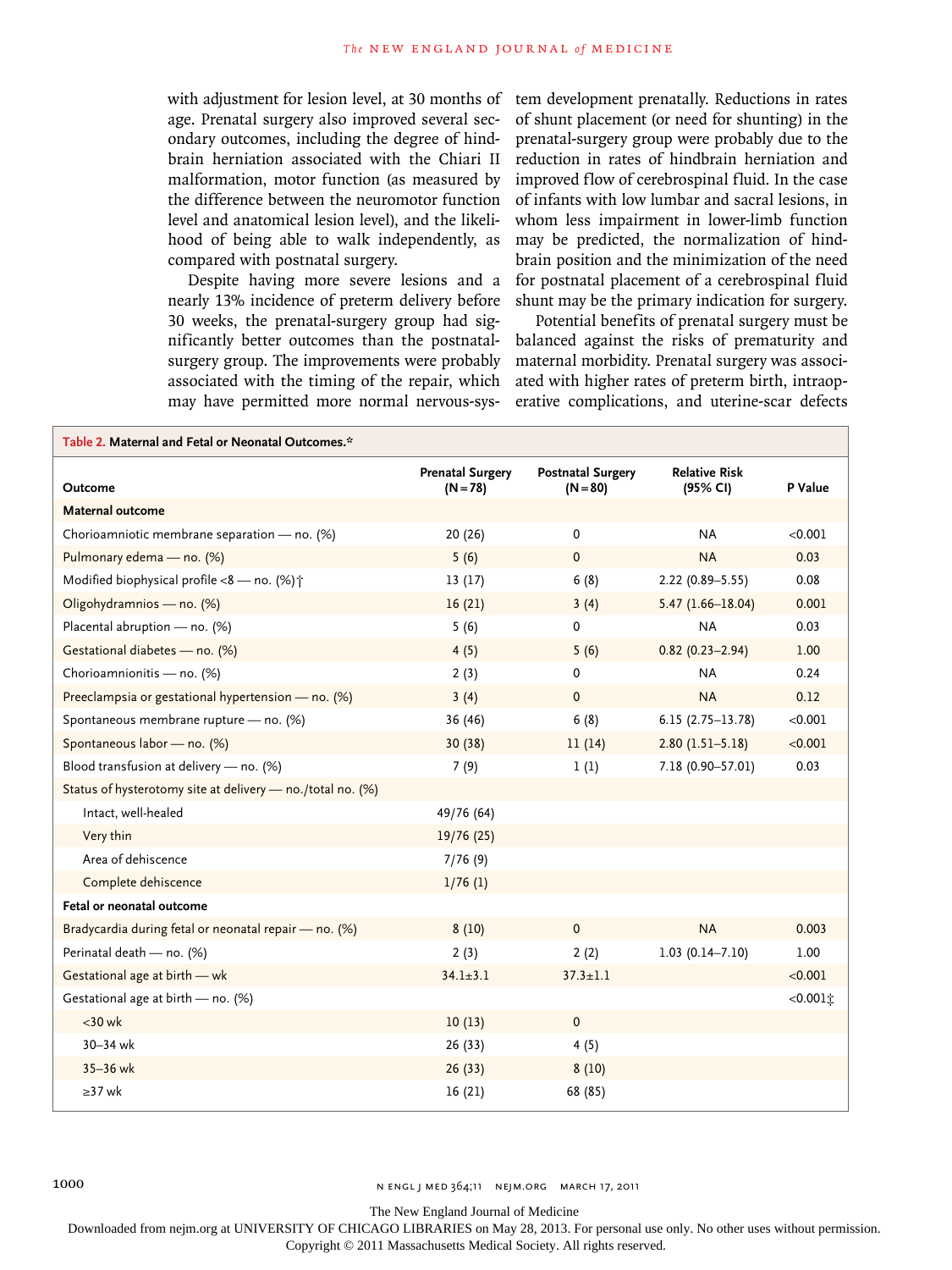#### Prenatal vs. Postnatal Repair of Myelomeningocele

| Table 2. (Continued.)                                |                                       |                                        |                                  |         |
|------------------------------------------------------|---------------------------------------|----------------------------------------|----------------------------------|---------|
| Outcome                                              | <b>Prenatal Surgery</b><br>$(N = 78)$ | <b>Postnatal Surgery</b><br>$(N = 80)$ | <b>Relative Risk</b><br>(95% CI) | P Value |
| Birth weight                                         |                                       |                                        |                                  |         |
| $Mean - g$                                           | $2383 + 688$                          | $3039 \pm 469$                         |                                  | < 0.001 |
| Less than 3rd percentile — no. $(\%)$                | $\mathbf{0}$                          | 2(2)                                   | <b>NA</b>                        | 0.50    |
| Less than 10th percentile $-$ no. (%)                | 3(4)                                  | 7(9)                                   | $0.45(0.12 - 1.66)$              | 0.33    |
| Dehiscence at repair site - no./total no. (%)        | 10/77(13)                             | 5/80(6)                                | $2.05(0.73 - 5.73)$              | 0.16    |
| Apnea - no./total no. (%)                            | 28/77 (36)                            | 18/80 (22)                             | $1.62(0.98 - 2.67)$              | 0.06    |
| Pneumothorax - no./total no. (%)                     | 1/77(1)                               | 1/80(1)                                | $1.05(0.07 - 16.53)$             | 1.00    |
| Respiratory distress syndrome — no./total no. $(\%)$ | 16/77(21)                             | 5/80(6)                                | $3.32(1.28 - 8.63)$              | 0.008   |
| Patent ductus arteriosus — no./total no.(%)          | 3/77(4)                               | $\mathbf{0}$                           | <b>NA</b>                        | 0.12    |
| Sepsis — no./total no. $(\%)$                        | 4/77(5)                               | 1/80(1)                                | $4.16(0.48 - 36.36)$             | 0.20    |
| Necrotizing enterocolitis - no./total no. (%)**      | 1/77(1)                               | $\mathbf{0}$                           | <b>NA</b>                        | 0.49    |
| Periventricular leukomalacia — no./total no. (%)     | 4/77(5)                               | 2/80(2)                                | 2.08 (0.39-11.02)                | 0.44    |
| Foot deformity - no./total no. (%)                   | 39/78 (50)                            | 36/80(45)                              | $1.11(0.80 - 1.54)$              | 0.53    |

Plus–minus values are means ±SD. There were no instances of bronchopulmonary dysplasia, pulmonary interstitial emphysema, retinopathy of prematurity, pulmonary hypoplasia, grade 3 or 4 intraventricular hemorrhage, or confirmed seizures in either group. Data for neonatal outcomes are listed for 77 infants in the prenatal-surgery group, since 1 infant was stillborn. Additional rare adverse events are provided in the Supplementary Appendix, along with adverse events for 25 additional randomized patients and their offspring (median follow-up from randomization, 29.9 weeks) who underwent randomization on or after July 1, 2009. Percentages may not total 100 because of rounding. NA denotes not applicable.

† The modified biophysical profile is a test of fetal well-being that is calculated on the basis of results of ultrasonography evaluating the presence of fetal breathing, movement, and tone, along with the amniotic fluid index. The highest possible score is 8.

The between-group comparison was performed with the use of the Cochran–Armitage test for trend.

Respiratory distress syndrome was defined as a clinical diagnosis of the respiratory distress syndrome type I and the need for oxygen therapy (fraction of inspired oxygen, ≥0.40) at 24 hours of age or more.

Patent ductus arteriosus was reported if the infant was treated with medications or surgery.

Sepsis was defined as confirmation on blood culture, confirmed urinary tract infection, meningitis, or pneumonia.

\*\* Necrotizing enterocolitis was defined as a confirmed clinical diagnosis with any of the following findings observed on radiography, at the time of surgery, or at autopsy: unequivocal presence of intramural air, perforation, erythema and induration of the abdominal wall, intraabdominal abscess formation, or the formation of a stricture after an episode of suspected necrotizing enterocolitis.

apparent at delivery, along with a higher rate of maternal transfusion at delivery. Chorioamniotic separation, which increases the risk of premature membrane rupture,<sup>20</sup> was observed on ultrasonography in one fourth of women after prenatal surgery. Preterm labor leading to early delivery, placental abruption, and pulmonary edema associated with tocolytic therapy are wellknown complications of prenatal surgery. The assessment of the hysterotomy site at the time of delivery revealed thinning or an area of dehiscence in more than one third of the women. Since uterine dehiscence and rupture in a subsequent pregnancy are recognized risks of prenatal surgery,<sup>21</sup> mothers who undergo prenatal surgery must understand that all subsequent pregnancies should be delivered by cesarean before the onset of labor.

Several aspects of the prenatal-surgery technique that was used in this trial warrant comment. All surgeons used a stapling device with absorbable staples for uterine entry. This approach minimizes blood loss and, in contrast with the use of metal staples, does not impair subsequent fertility.<sup>21-23</sup> In all cases, a multidisciplinary team of experts followed a standard protocol to perform fetal surgery. The results of this trial should not be generalized to patients who undergo procedures at less experienced centers or who do not meet the eligibility criteria. For example, a body-mass index of 35 or more was an exclusion criterion for safety reasons, even though obesity is common among women carrying a fetus with myelomeningocele. Although the prenatal-surgery group had better outcomes than the postnatal-surgery group, not all infants ben-

The New England Journal of Medicine

Downloaded from nejm.org at UNIVERSITY OF CHICAGO LIBRARIES on May 28, 2013. For personal use only. No other uses without permission.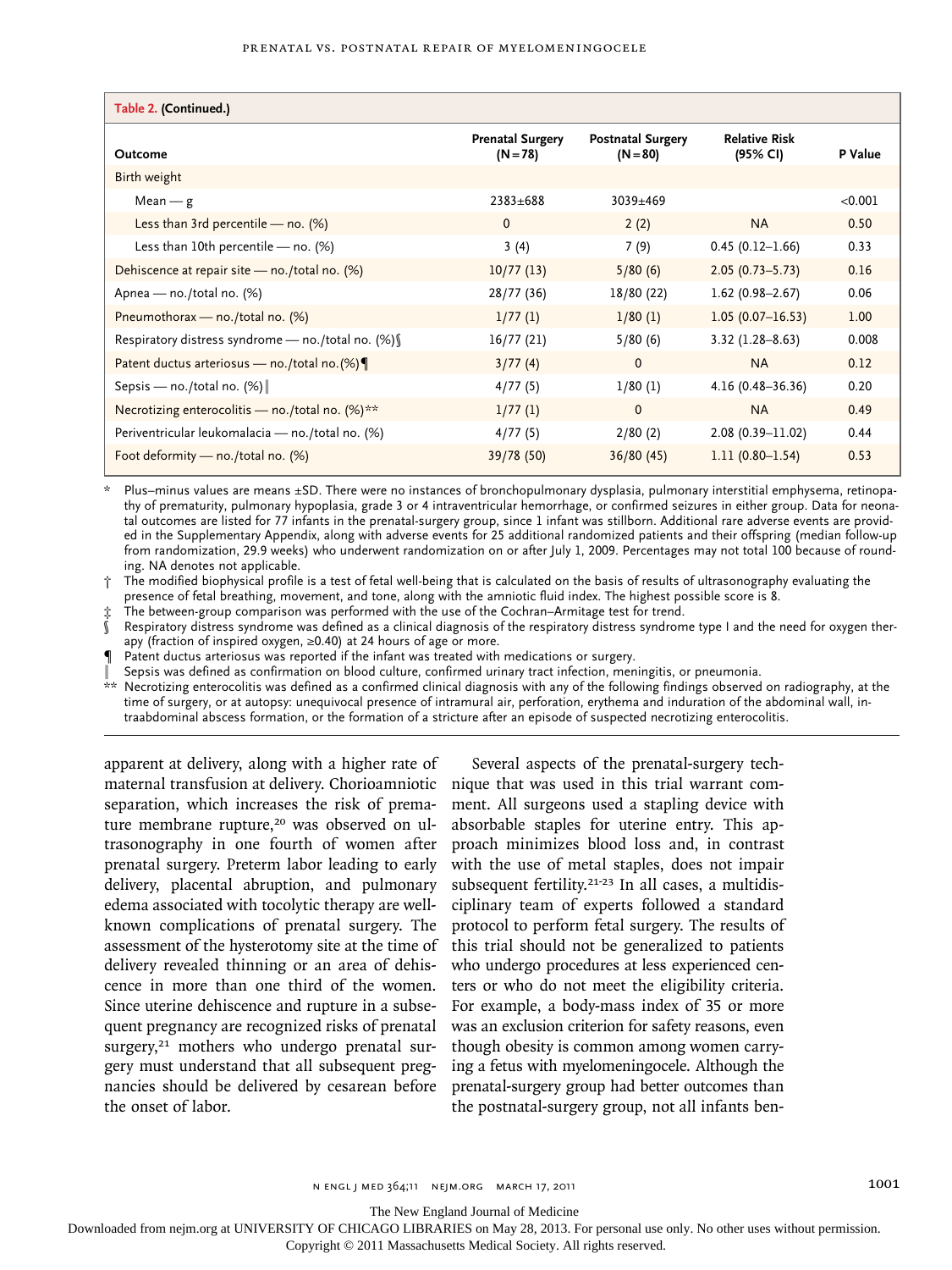| Table 3. Infant Outcomes at 12 Months.*                   |                                       |                                        |                                  |             |
|-----------------------------------------------------------|---------------------------------------|----------------------------------------|----------------------------------|-------------|
| Outcome                                                   | <b>Prenatal Surgery</b><br>$(N = 78)$ | <b>Postnatal Surgery</b><br>$(N = 80)$ | <b>Relative Risk</b><br>(95% CI) | P Value     |
| Primary outcome - no. (%)                                 | 53 (68)                               | 78 (98)                                | $0.70(0.58 - 0.84)$ <sup>+</sup> | < 0.001     |
| Components of the primary outcome - no. (%)               |                                       |                                        |                                  | < 0.001     |
| Death before placement of shunt                           | 2(3)                                  | $\mathbf{0}$                           |                                  |             |
| Shunt criteria met                                        | 51 (65)                               | 74 (92)                                |                                  |             |
| Shunt placed without meeting criteria                     | $\mathbf 0$                           | 4(5)                                   |                                  |             |
| Placement of shunt - no. (%)                              | 31(40)                                | 66 (82)                                | $0.48(0.36 - 0.64)$              | < 0.001     |
| Any hindbrain herniation - no./total no. (%)              | 45/70 (64)                            | 66/69 (96)                             | $0.67(0.56 - 0.81)$              | < 0.001     |
| Degree of hindbrain herniation - no./total no. (%)        |                                       |                                        |                                  | $<0.001$ t  |
| None                                                      | 25/70(36)                             | 3/69(4)                                |                                  |             |
| Mild                                                      | 28/70 (40)                            | 20/69 (29)                             |                                  |             |
| Moderate                                                  | 13/70 (19)                            | 31/69(45)                              |                                  |             |
| Severe                                                    | 4/70(6)                               | 15/69 (22)                             |                                  |             |
| Any brainstem kinking - no./total no. (%)                 | 14/70(20)                             | 33/69(48)                              | $0.42(0.25 - 0.71)$              | < 0.001     |
| Degree of brainstem kinking - no./total no. (%)           |                                       |                                        |                                  | $0.001$ t   |
| None                                                      | 56/70 (80)                            | 36/69(52)                              |                                  |             |
| Mild                                                      | 4/70(6)                               | 8/69(12)                               |                                  |             |
| Moderate                                                  | 7/70 (10)                             | 17/69(25)                              |                                  |             |
| Severe                                                    | 3/70(4)                               | 8/69(12)                               |                                  |             |
| Abnormal location of fourth ventricle - no./total no. (%) | 32/70 (46)                            | 49/68 (72)                             | $0.63(0.47-0.85)$                | 0.002       |
| Location of fourth ventricle - no./total no. (%)          |                                       |                                        |                                  | $<0.001$ i: |
| Normal                                                    | 38/70 (54)                            | 19/68 (28)                             |                                  |             |
| Low                                                       | 28/70 (40)                            | 29/68 (43)                             |                                  |             |
| At foramen magnum                                         | 1/70(1)                               | 8/68(12)                               |                                  |             |
| Below foramen magnum                                      | 3/70(4)                               | 12/68(18)                              |                                  |             |
| Syringomyelia - no./total no. (%)                         | 27/69(39)                             | 39/67 (58)                             | $0.67(0.47 - 0.96)$              | 0.03        |
| Epidermoid cyst - no./total no. (%)                       | 2/67(3)                               | 1/66(2)                                | $1.97(0.18 - 21.20)$             | 1.00        |
| Surgery for tethered cord - no./total no. (%)             | 6/77(8)                               | 1/80(1)                                | $6.15(0.76 - 50.00)$             | 0.06        |
| Chiari decompression surgery - no./total no. (%)          | 1/77(1)                               | 4/80(5)                                | $0.26(0.03 - 2.24)$              | 0.37        |
| Shunt infection - no./total no. (%)                       | 5/77(6)                               | 7/80(9)                                | $0.73(0.24 - 2.21)$              | 0.58        |

\* Percentages may not total 100 because of rounding.

† The relative risk for the composite primary outcome is reported with a 97.7% confidence interval.

‡ The between-group comparison was performed with the use of the Cochran–Armitage test for trend.

efited from the early intervention, and some had a poor neuromotor outcome. Finally, for the children in this study, continued follow-up is needed to assess whether the early benefits are durable and to evaluate the effect of prenatal intervention on bowel and bladder continence, sexual function, and mental capacity.

proved outcomes with prenatal surgery for myelomeningocele.24-28 However, since comparisons between infants who were treated in utero and historical controls are subject to substantial bias, results from a randomized trial were needed to confirm benefits and inform risks. In our study, prenatal surgery for myelomeningocele reduced

Previous cohort studies have suggested im-the need for shunting and improved motor out-

1002 **N ENGL J MED 364;11 NEJM.ORG MARCH 17, 2011** 

The New England Journal of Medicine

Downloaded from nejm.org at UNIVERSITY OF CHICAGO LIBRARIES on May 28, 2013. For personal use only. No other uses without permission.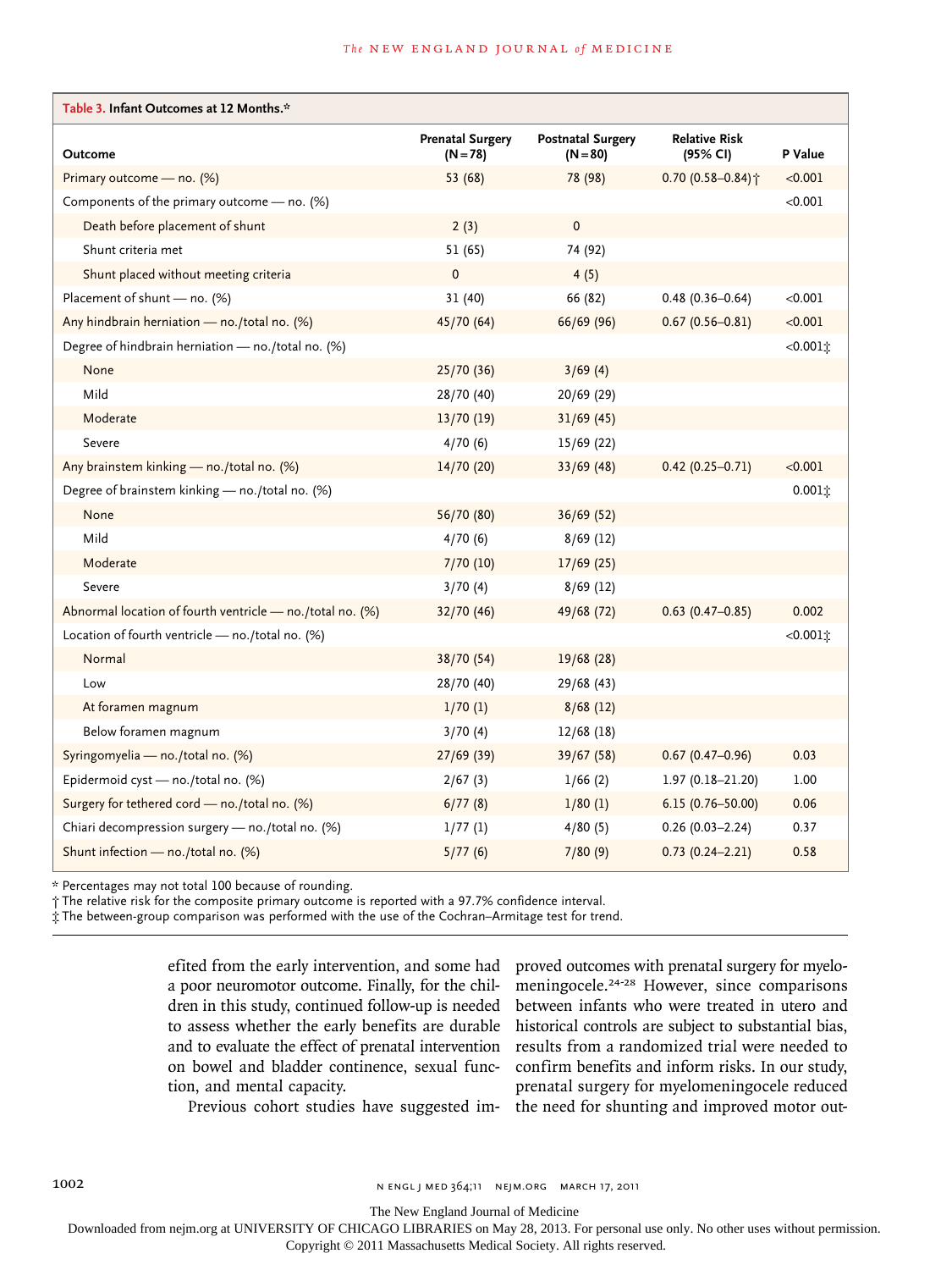| Table 4. Outcomes of Children at 30 Months.*                                                       |                                       |                                        |                                  |         |
|----------------------------------------------------------------------------------------------------|---------------------------------------|----------------------------------------|----------------------------------|---------|
| Outcome                                                                                            | <b>Prenatal Surgery</b><br>$(N = 64)$ | <b>Postnatal Surgery</b><br>$(N = 70)$ | <b>Relative Risk</b><br>(95% CI) | P Value |
| Primary outcome score                                                                              | $148.6 \pm 57.5$                      | $122.6 \pm 57.2$                       |                                  | 0.007   |
| Primary outcome components                                                                         |                                       |                                        |                                  |         |
| Bayley Mental Development Indext                                                                   | $89.7 \pm 14.0$                       | $87.3 \pm 18.4$                        |                                  | 0.53    |
| Difference between motor function and anatomical levels;                                           | $0.58 \pm 1.94$                       | $-0.69 + 1.99$                         |                                  | 0.001   |
| Bayley Mental Development Index - no./total no. (%) <sup>+</sup>                                   |                                       |                                        |                                  |         |
| >50                                                                                                | 60/62 (97)                            | 59/67 (88)                             | $1.10(1.00-1.21)$                | 0.10    |
| $\geq 85$                                                                                          | 46/62 (74)                            | 45/67(67)                              | $1.10(0.88 - 1.38)$              | 0.38    |
| Difference between motor function and anatomical levels<br>— no./total no. $(\%)\ddot{\mathbf{r}}$ |                                       |                                        |                                  | 0.002   |
| ≥Two levels better                                                                                 | 20/62(32)                             | 8/67(12)                               |                                  |         |
| One level better                                                                                   | $7/62$ (11)                           | 6/67(9)                                |                                  |         |
| No difference                                                                                      | 14/62(23)                             | 17/67(25)                              |                                  |         |
| One level worse                                                                                    | 13/62 (21)                            | 17/67(25)                              |                                  |         |
| ≥Two levels worse                                                                                  | 8/62(13)                              | 19/67 (28)                             |                                  |         |
| Bayley Psychomotor Development Index†                                                              |                                       |                                        |                                  |         |
| Mean                                                                                               | $64.0 \pm 17.4$                       | $58.3 \pm 14.8$                        |                                  | 0.03    |
| $\geq$ 50 — no./total no. (%)                                                                      | 29/62 (47)                            | 23/67(34)                              | $1.36(0.89 - 2.08)$              | 0.15    |
| $\geq 85$ — no./total no. (%)                                                                      | 10/62(16)                             | 4/67(6)                                | $2.70(0.89 - 8.17)$              | 0.06    |
| Peabody Developmental Motor Scales                                                                 |                                       |                                        |                                  |         |
| <b>Stationary score</b>                                                                            | $7.4 + 1.1$                           | $7.0 + 1.2$                            |                                  | 0.04    |
| Locomotion score                                                                                   | $3.0 + 1.8$                           | $2.1 + 1.5$                            |                                  | 0.002   |
| Object manipulation score                                                                          | $5.1 \pm 2.6$                         | $3.7 \pm 2.1$                          |                                  | < 0.001 |
| Walking independently on examination $-$ no./total no. (%)                                         | 26/62 (42)                            | 14/67 (21)                             | $2.01(1.16-3.48)$                | 0.01    |
| Walking status - no./total no. (%)                                                                 |                                       |                                        |                                  | 0.03    |
| None                                                                                               | 18/62 (29)                            | 29/67 (43)                             |                                  |         |
| Walking with orthotics or devices                                                                  | 18/62(29)                             | 24/67(36)                              |                                  |         |
| Walking without orthotics                                                                          | 26/62 (42)                            | 14/67 (21)                             |                                  |         |
| WeeFIM score                                                                                       |                                       |                                        |                                  |         |
| Self-care                                                                                          | $20.5 + 4.2$                          | $19.0 + 4.2$                           |                                  | 0.02    |
| Mobility                                                                                           | $19.9 + 6.4$                          | $16.5 \pm 5.9$                         |                                  | 0.003   |
| Cognitive                                                                                          | $23.9 + 5.2$                          | $24.1 \pm 5.9$                         |                                  | 0.67    |

\* Plus–minus values are means ±SD. Listed are data for 134 of 136 patients who underwent randomization before December 1, 2007; data for 2 patients were not available. Before 30 months, there were 5 deaths (2 in the prenatal-surgery group and 3 in the postnatal-surgery group), so data for those infants are not included in any category except the primary-outcome score. Percentages may not total 100 because of rounding.

† On the Bayley Scales of Infant Development II, the Mental Development Index and the Psychomotor Development Index are both scaled to have a population mean (±SD) of 100±15, with a minimum score of 50 and a maximum score 150. Higher scores indicate better performance.

‡ For the difference between the motor-function level and the anatomical level, positive values indicate function that is better than expected on the basis of the anatomical level.

§ The between-group comparison was performed with the use of the Cochran–Armitage test for trend.

¶On the Peabody Developmental Motor Scales, the mean (±SD) score was 10±3, with a minimum score of 0 and a maximum score of 20. Higher scores indicate better performance.

On the WeeFIM evaluation, the score on the self-care measurement ranges from 8 to 56, and scores on the mobility and cognitive measurements range from 5 to 35, with higher scores indicating greater independence.

The New England Journal of Medicine

Downloaded from nejm.org at UNIVERSITY OF CHICAGO LIBRARIES on May 28, 2013. For personal use only. No other uses without permission.